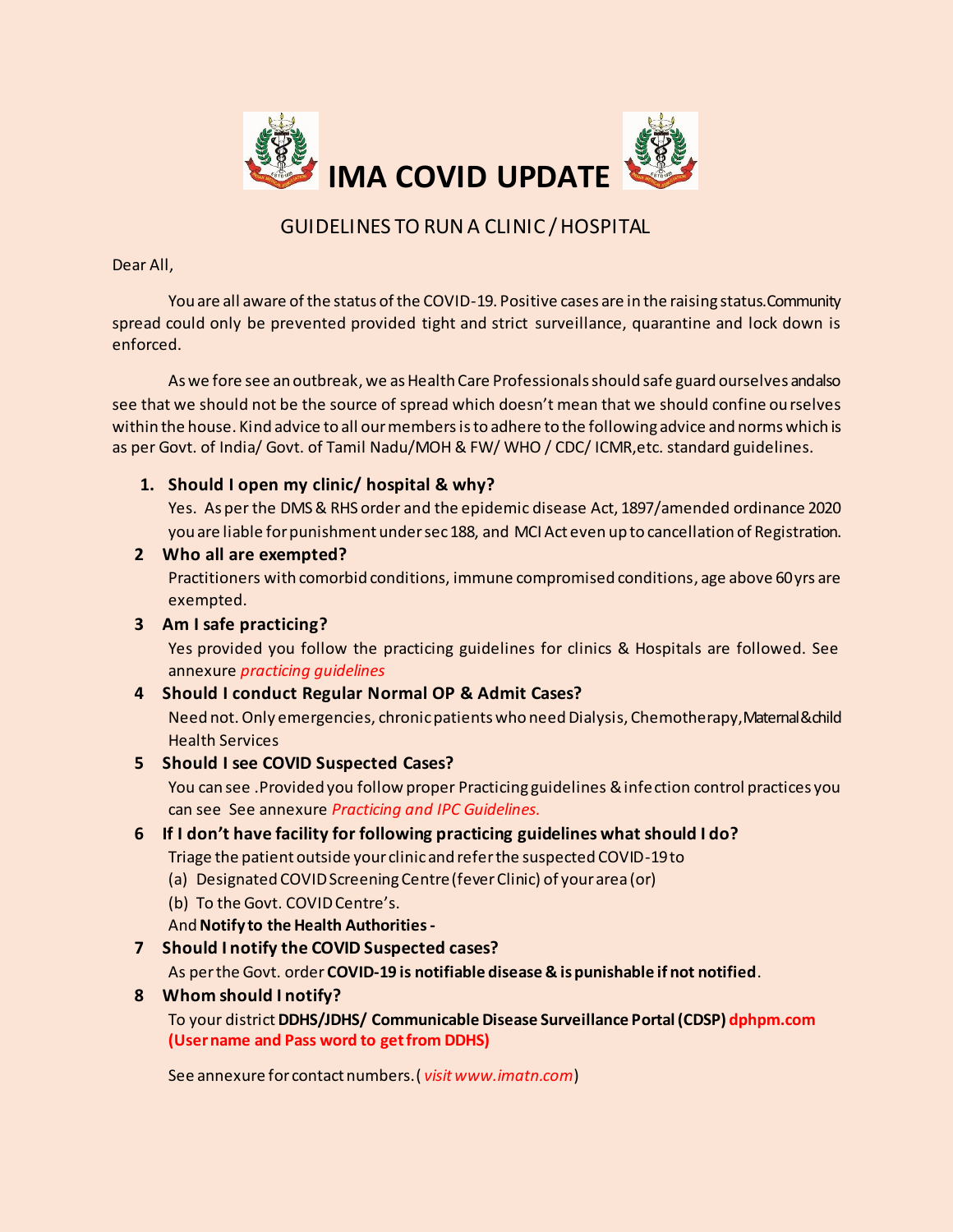## **9 Should I maintain Registers and what are they?**

Yes. You should. **1. OP/IP register 2. Fever ,ILI, SIRS referral register. 3.Disinfection register**. **4.Duty register of Drs and Staff**, And other regular registers.

# **10 Can I admit COVID patients for treatment?**

Provided you follow the protocols laid down by the Govt for Designated COVID centers and if your hospital is in the list designated by DM&RHS you can admit and see the patient

## 11 **What do you mean by Designated COVID centers?**

At all levels Primary, Secondary and Tertiary Care , for Screening, Triage, Treatment of COVID Suspected patients both in Government and Private there are identified centers by Govt and they are Designated COVID centers

## **12 What is IMA Community Designated Fever and Respiratory Clinic. (DFRC)?**

It is a Designated Screening Center in an area for COVID symptomatic ( Fever, ILI,SIRS) patients where they will be Triaged and Referred to Secondary/ Tertiary Designated COVID centers

## **13 What are the advantages of IMA Community DFRC ?**

(a) Community spread from each and every primary care clinic they visit can be prevented (b) Spread of Infection to all the Health Care Professionals in Primary care can be prevented. (c) En mass exposure of all the Health Care Professionals in an area will make them to go for Quarantine at the same time which will lead to collapse of entire health care system and subsequently will increase the case load to Secondary and Tertiary COVID Centers (d) All the Primary Care Clinics can extend their services to their patients other than Fever and Respiratory problems

# **14 What are Guidelinesfor IMA DFRC ?**

Please go through the Annexure *Guidelines for DFRC*

**15 Will my Clinic/Hospital be closed if any of my Patients turn to be Positive for COVID ?** Not all ways. Provided you follow all the protocols specified right from, Having( HICC) Hospital infection control committee, Proper( IPC) Infection Prevention and Control practices ( see Annexure,) Triaging, , Notification, Proper Documentation, etc. they may not close for longer duration except for a brief period ( if satisfied) for Disinfection but the Dr and Staff who were in direct contact with the patient and suspected contacts will be traced and Quarantined for 14 days.

### **16 Is there any guide line for closure and reopening of HCE?**

Yes Govt of India Guidelines. See Annexure: *Guidelines to be followed on detection of suspect or confirmed COVID19 case*

# **17 Should I Wear Full PPE kit in my OP ? What is the dress code to run an OP ?**  No

# **DRESS CODE FOR NON COVID CLINICS**

# **RECEPTION**

- ❖ Full cover cloth dress
- $\div$  N95 mask
- ❖ Cloth mask over that
- ❖ Face shield

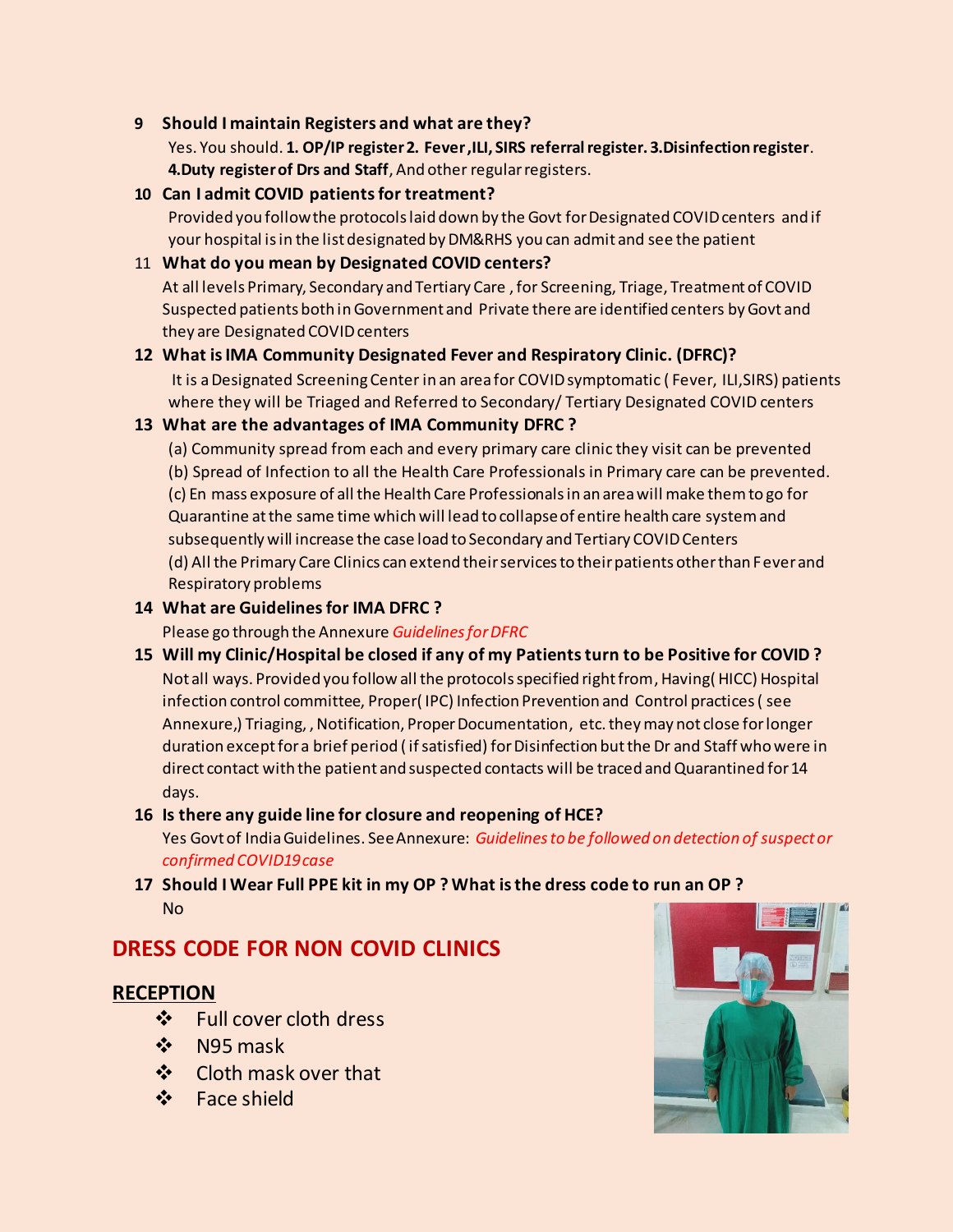# **FEVER OP STAFF**

- ❖ Full cover cloth dress
- $\div$  N95 mask
- ❖ Cloth mask over that
- ❖ Face shield
- Gloves if BP/Temperature are checked

# **NORMAL OP / LAB STAFF**

- 3 ply/Cloth mask
- Face Shield
- Gloves

# **HOUSE KEEPING**

- Plastic apron
- ❖ Elbow level gloves
- Leggings
	- **❖ Cloth mask**
	- **Face Shield**







# **COMMON**

- Daily all their clothes, cloth mask to be soaked in
- 0.5% Sodium Hypochlorite solution for 15minutes.
- Then immediately to be washed with Soap & Water.
- ❖ Dry in open terrace.

 Face shield to be dipped in Soap water for 10 minutes and to be washed & dried to be used next day.

❖ N-95 mask to be hanged in the room either freely or placed within a paper bag to be used after 72 hours

 **Note:** Preparation of 0.5% Sodium Hypochlorite solution 1Scoop( 142 gms) Bleaching Powder in 10 Liters of Water.

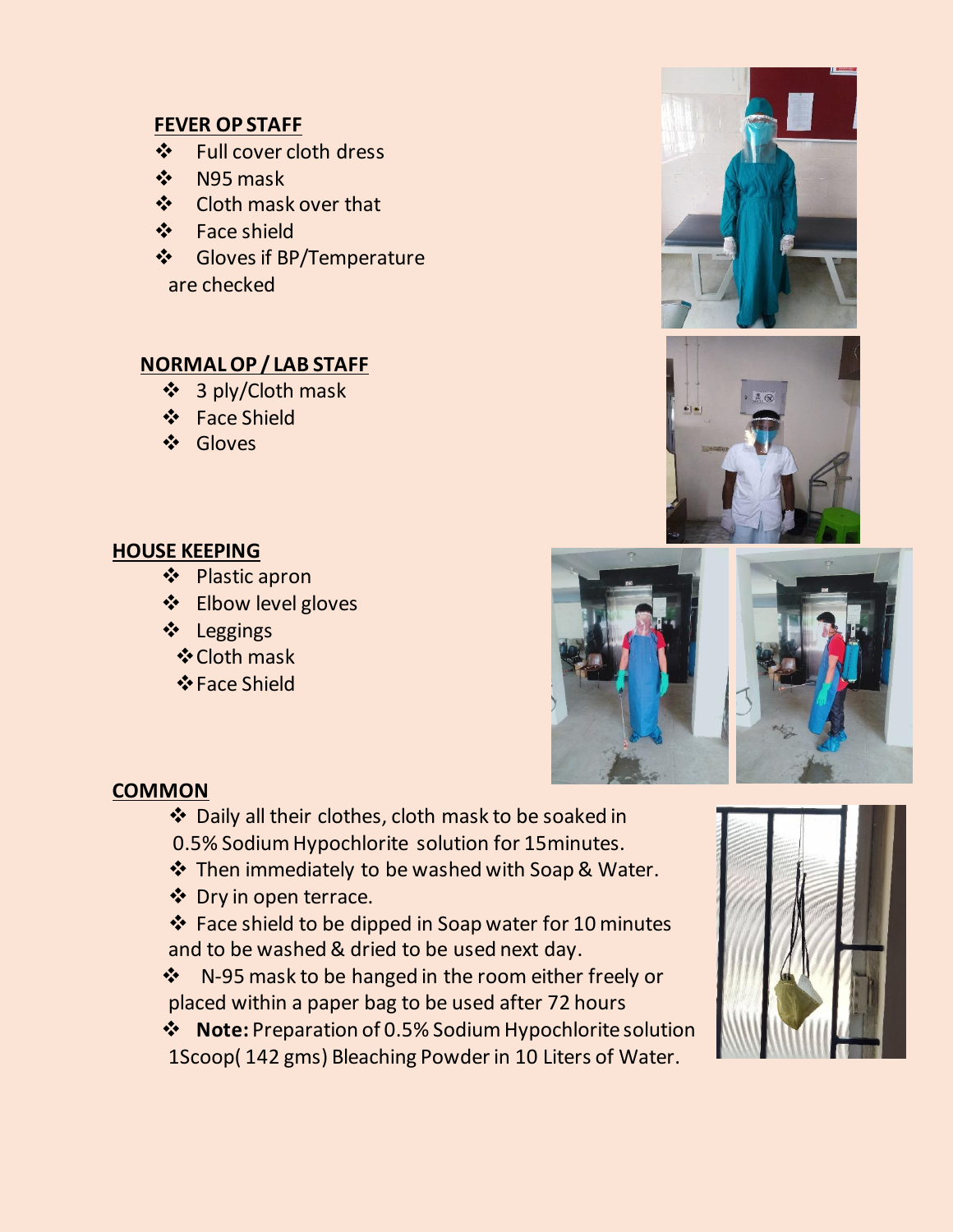### **18 Rational Usage of PPE**

#### **COVID-19: Guidelines on rational use of Personal Protective Equipment**

Source - Ministry of Health and Family Welfare, Directorate General of Health Services [Emergency Medical Relief]

| Patient Care Activities / Area                         | Risk of              | <b>Triple Layered</b>   | $N-95$                   | Gloves       | Gown/Coverall | Goggles      | Head      | Shoe         |
|--------------------------------------------------------|----------------------|-------------------------|--------------------------|--------------|---------------|--------------|-----------|--------------|
|                                                        | Exposure             | Mask                    | Mask                     |              |               |              | Cover     | cover        |
| <b>Triage Area in OPD</b>                              | Moderate risk        | x                       | ✓                        | $\checkmark$ | X             | X            | x         | X            |
| <b>Help desk/ Registration counter</b>                 | Moderate risk        | X                       | $\overline{\mathcal{L}}$ | $\checkmark$ | x             | x            | x         | $\mathbf x$  |
| Temperature recording station                          | Moderate risk        | X                       | $\checkmark$             | $\checkmark$ | X             | X            | X         | X            |
| Holding area/ waiting area                             | Moderate risk        | X                       | $\checkmark$             | $\checkmark$ | x             | x            | X         | X            |
| Doctors chamber in OPD                                 | Moderate risk        | $\mathbf x$             | $\checkmark$             | $\checkmark$ | $\mathbf x$   | X            | X         | X            |
| <b>Clinical Management in Isolation rooms</b>          | Moderate risk        | $\overline{\mathbf{x}}$ | ✓                        | ✓            | X             | X            | X         | $\mathbf{x}$ |
| ICU facility / Critical Care Ward where aerosol        | <b>High Risk</b>     | x                       | $\sqrt{2}$               | $\sqrt{ }$   |               | $\sqrt{2}$   | $\sqrt{}$ |              |
| generating procedures are done                         |                      |                         |                          |              |               |              |           |              |
| SARI ward - attending to severely ill patients of SARI | <b>High Risk</b>     | x                       | $\checkmark$             | ✓            | $\sqrt{2}$    | ✓            | ✓         | ✓            |
| Sample Collection/Sample testing for COVID-19          | <b>High Risk</b>     | ×                       | ✓                        | ✓            | ✓             | ✓            | ✓         | $\checkmark$ |
| <b>Dead Body Packing</b>                               | <b>High Risk</b>     | x                       | $\checkmark$             | $\checkmark$ | $\checkmark$  | $\checkmark$ | ✓         | ✓            |
| <b>Dead Body Transport</b>                             | <b>Moderate Risk</b> | X                       | $\checkmark$             | ✓            | X             | x            | x         | X            |
| <b>Mortuary - Dead Body Handling</b>                   | <b>Moderate Risk</b> | X                       | ✓                        | $\checkmark$ | X             | x            | X         | X            |
| Mortuary- While performing autopsy                     | <b>High Risk</b>     | x                       | $\checkmark$             | $\sqrt{}$    | $\sqrt{2}$    | $\sqrt{2}$   | ✓         | ✓            |
| Sanitary staff                                         | Moderate risk        | x                       | ✓                        | ✓            | X             | X            | X         | X            |
| CSSD/Laundry-Handling linen of COVID-19 patients       | Moderate risk        | X                       | $\checkmark$             | $\checkmark$ | X             | X            | x         | X            |
| <b>Visitors attending OPD</b>                          | <b>Low Risk</b>      |                         | x                        | x            | X             | X            | x         | $\mathbf x$  |
| <b>Visitors accompanying Patients in IP facility</b>   | <b>Low Risk</b>      | $\checkmark$            | $\mathbf x$              | X            | X             | x            | x         | X            |
| Supportive services-Administrative Financial           | NO risk              | x                       | x                        |              | x             | X            | X         | X            |
| <b>Engineering Security, etc.</b>                      |                      |                         |                          | X            |               |              |           |              |

#### **19 Can I do Elective Surgeries?**

As of now no.

Non operative or conservative treatment should be preferred.

When emergency surgery is planned for patients with suspicion for COVID infection – it should be done with all protective gears (personal protective equipment(PPE),N95 masks). All the patients should be tested for COVID infection and every other patient should be treated as positive until report confirms.( Refer *IMA TNSB AMS Surgical Guidance PPT)*

### **20 Should I do COVID testing for all my Labor cases and Emergency Surgeries ?**

RTPCR ( Swab test) to be done for all expectant mothers presenting in labor or within 5 days of EDD. Especially in Containment Zones and preferably for all emergencies either in Govt or Private Designated Labs. ( Other than Govt medical colleges, Apollo, , Medal, Hitech laboratories etc in Chennai, CMC Vellore, Micro Lab , PSG Hospitals in Coimbatore etc.( Refer *ICMR site*.)

### **21 Can I take the sample with the Kit the Lab Provides?**

Yes . with following precautions.